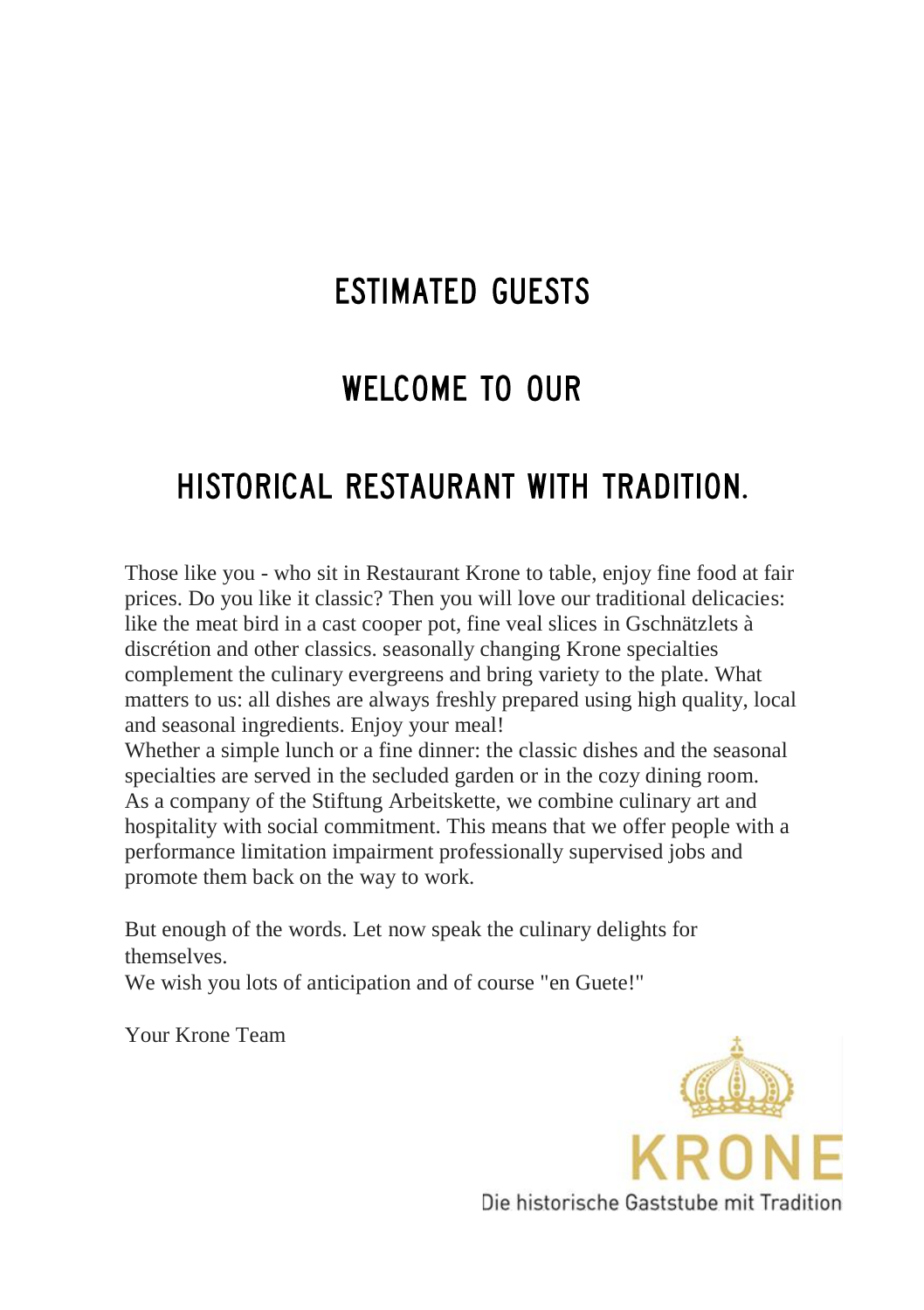# YOUR KRONE

Nice that you are interested in us. Whether business event, family celebration or Christmas Party: As a Krone team, we claim to lead your event with success. The homely ambience, the courteous service and the exquisite culinary delights are the best conditions for this

#### THE FIRE RING

Greet your guests with an aperitif at the fire ring in the Krone garden. An ideal opportunity for a quick thank-you speech or simply to have small-talk with your guests or friends. We serve several snacks and sparkling drinks for you.

#### THE WINE CELLAR

Rank announcements, cabaret or readings have their place here as well as extended and satisfying aperitifs. Under the venerable entablature of restaurant Krone from 1827 hides a true jewel - a individual like for Altstetten in the wine cellar.

Space capacity: For 30 guests for an apéro For 12 guests seated on a long table

#### THE DINIG ROOM

Not only offers space in professional environment for family celebrations or Christmas dinner - it invites you to linger, especially with a lovingly arranged menu. The crackling in the tiled stove and the belt bottoms provide the ideal setting.

Space capacity up to 42 guests

#### THE STÜBLI

Your own personal table in a small, manageable setting, your own celebration with one of our banquet menus. Again, you hear the wood crackle in the tiled stove, when your guests let the first bites melt on their tongues.

Space capacity up to 22 guests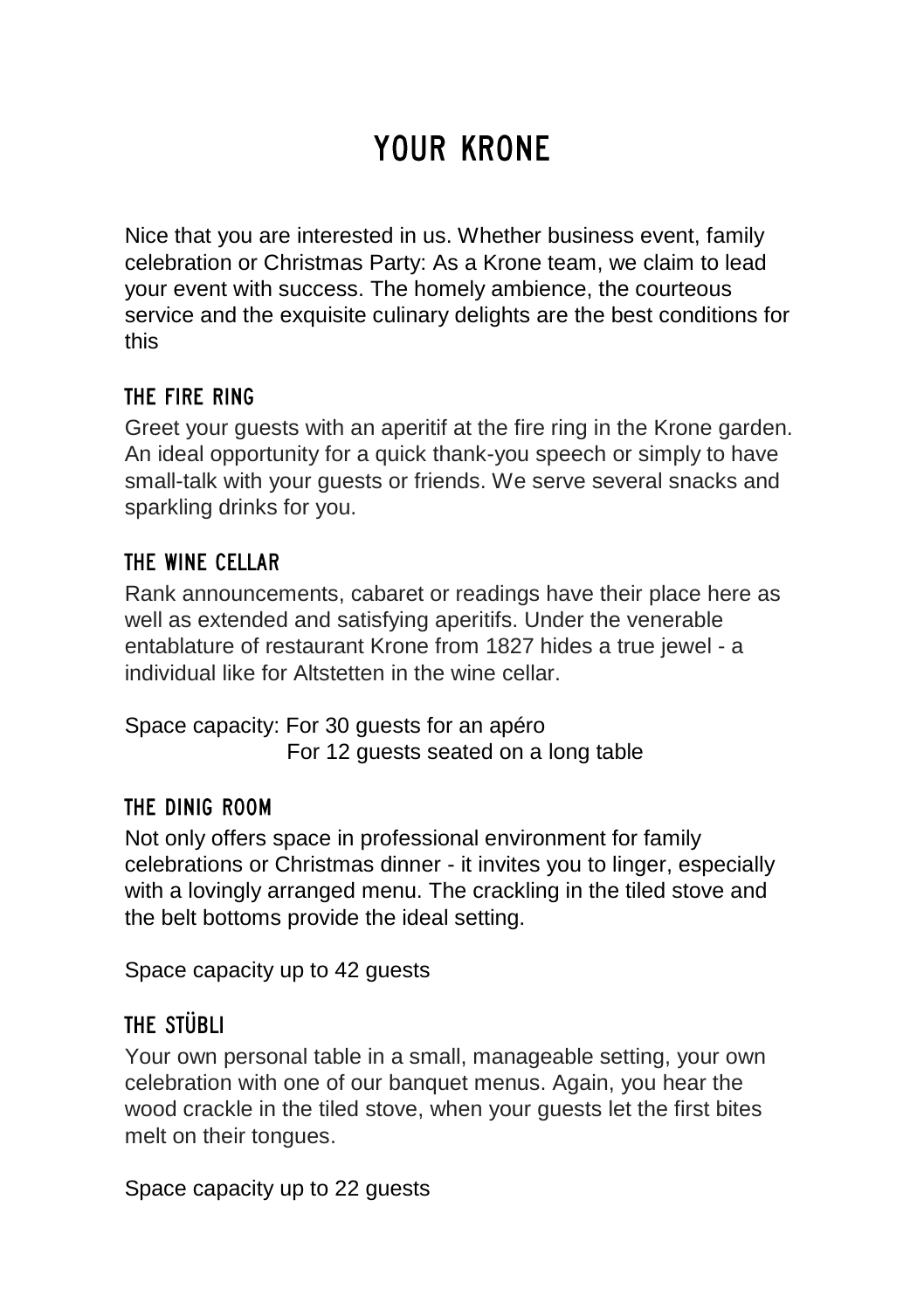# STARTERS OF THE SEASON

| Vegan<br>vege-<br><b>BEETROOT COLD BOWL</b><br>Potato, jasmine, amaranth and dill | 13 |
|-----------------------------------------------------------------------------------|----|
| tarisch<br><b>MARINATED WATERMELON</b><br>Cucumber, tapioca and smoked sour cream | 14 |
| <b>CEVICHE OF CHAR</b><br>Mustard seed, carrot tea and bacon waffle               |    |

# STARTER'S CLASSICS

| LEAF SALAD FROM THE BOWL<br>vege-<br>Sliced vegetables, house dressing and crown croutons          | 10    |
|----------------------------------------------------------------------------------------------------|-------|
| <b>BREAD SALAD</b><br>Confit cherry tomatoes, peach and burrata                                    | 15/28 |
| <b>BEEF TATAR</b><br>Focaccia, egg yoke cream, homemade pickled vegetables<br>flamed silver onions | 18/34 |
| on request classic with cognac                                                                     | 4     |

Our meat comes from Switzerland, if not declared otherwise



All prices in CHF incl. 7.7% VAT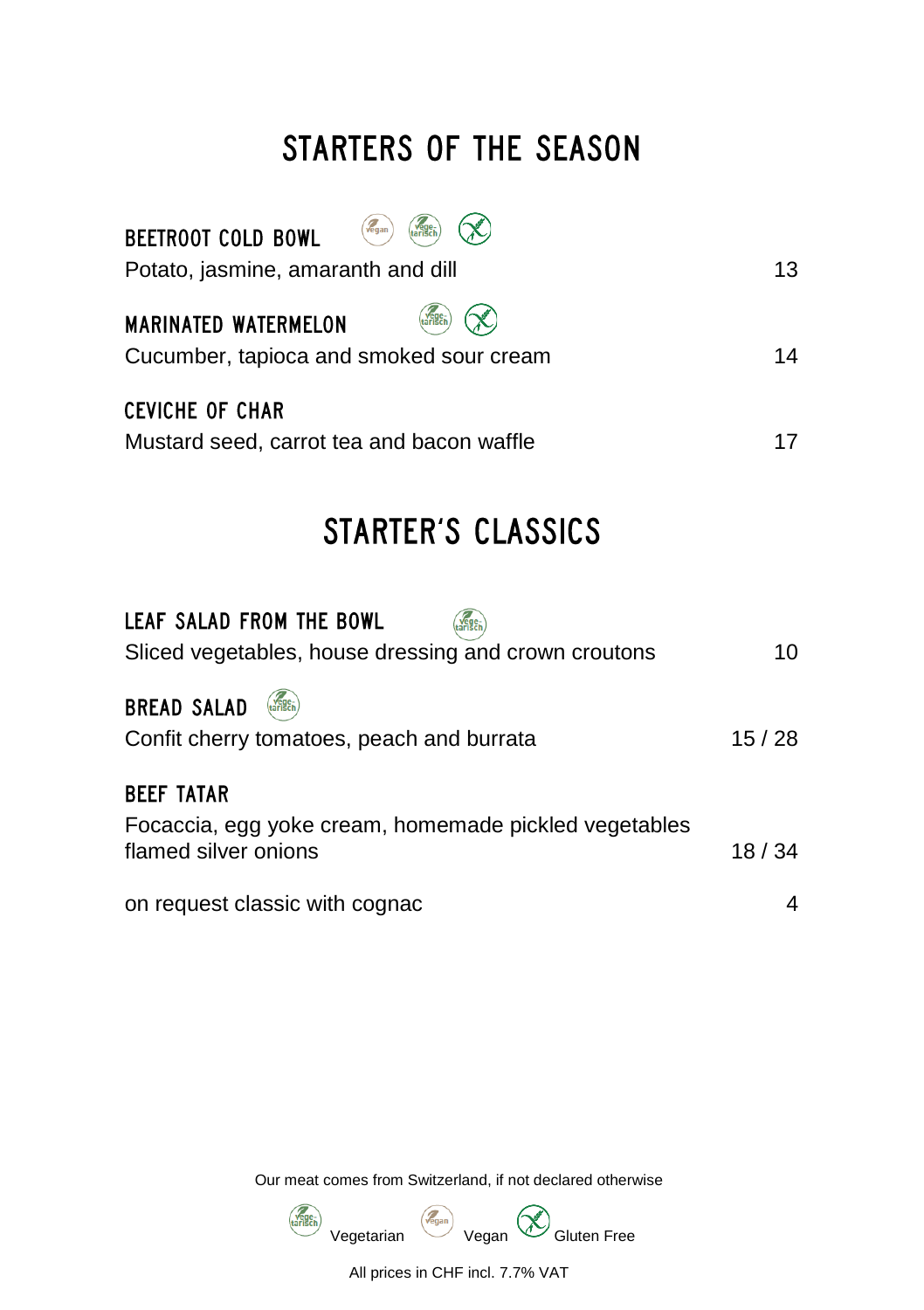# MAIN COURSES OF THE SEASON

#### FROM THE BIG GREEN EGG

| Cannellini beans, cashew, mini lettuce and nettle mayonnaise<br>36                                                        |
|---------------------------------------------------------------------------------------------------------------------------|
| Homemade pommes pont-neuf and light market vegetable<br>52                                                                |
| Wild herb hummus, portobello mushroom and salsa verde<br>29                                                               |
| vegan<br>32<br>Soy, yogurt, cucumber, onion and lentil tartar                                                             |
| 42<br>Green tomato, shiso, fennel and sweet potato                                                                        |
| From the lake of Zurich, in homemade batter of dark beer<br>almond-duchesse potatoes, fennel salad and tartar sauce<br>30 |
| Pommes Pont-Neuf<br>8                                                                                                     |
| 8<br>Wild herb hummus<br>8<br>Lentil tartar                                                                               |
|                                                                                                                           |

Our meat comes from Switzerland, if not declared otherwise



All prices in CHF incl. 7.7% VAT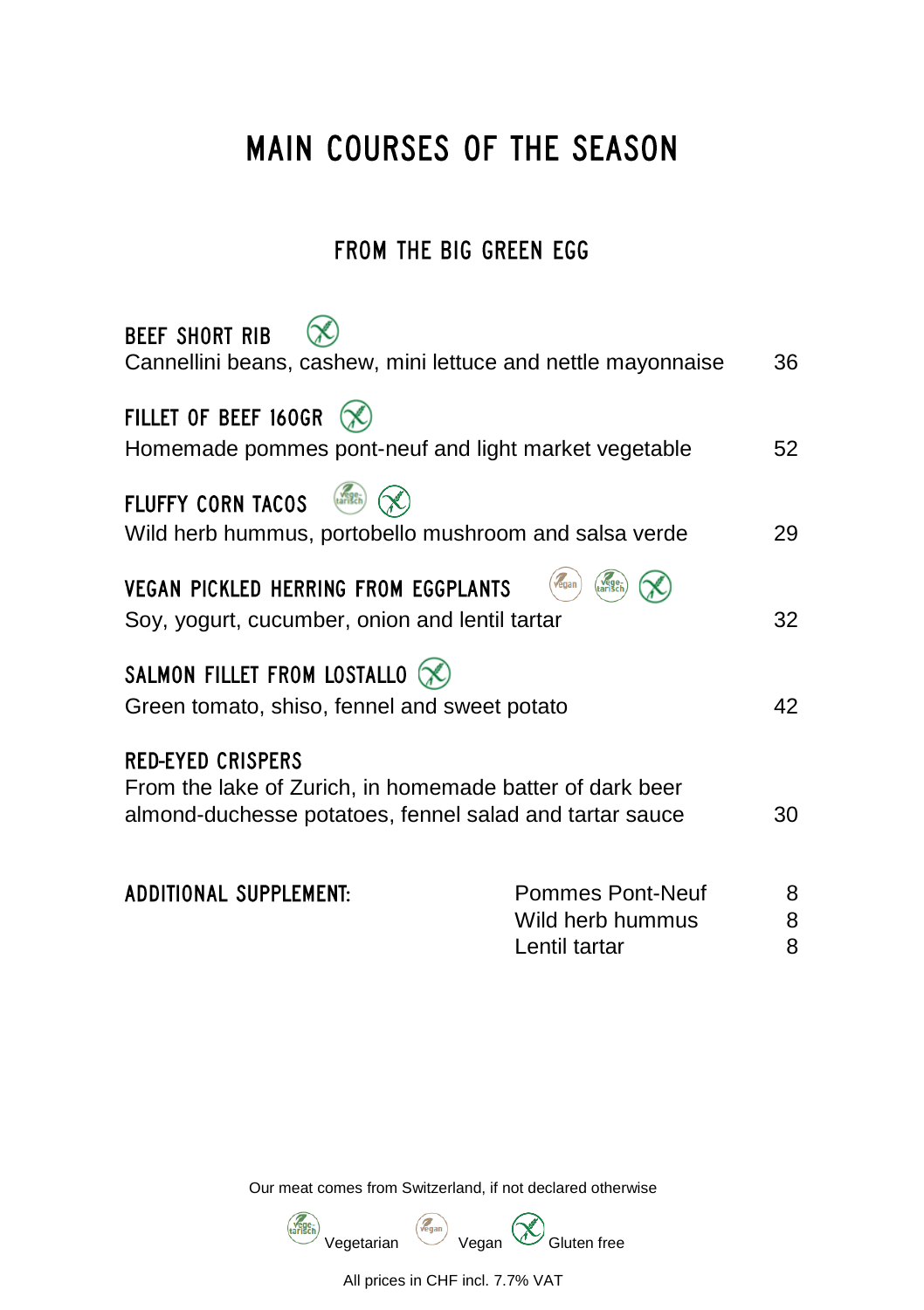# **KRONE SPECIALTIES**





Beef roll with fondant potatoes and braised vegetables served in the pot 31



ZÜRLIM PFÄNNLI À DISCRÉTION

Sliced veal Zürich style all you can eat served in a copper pan with butter hash brown and mixed vegetables 42

with kidney as in the traditional dish 2.50

Our meat comes from Switzerland, if not declared otherwise



All Prices in CHF incl. 7.7% VAT